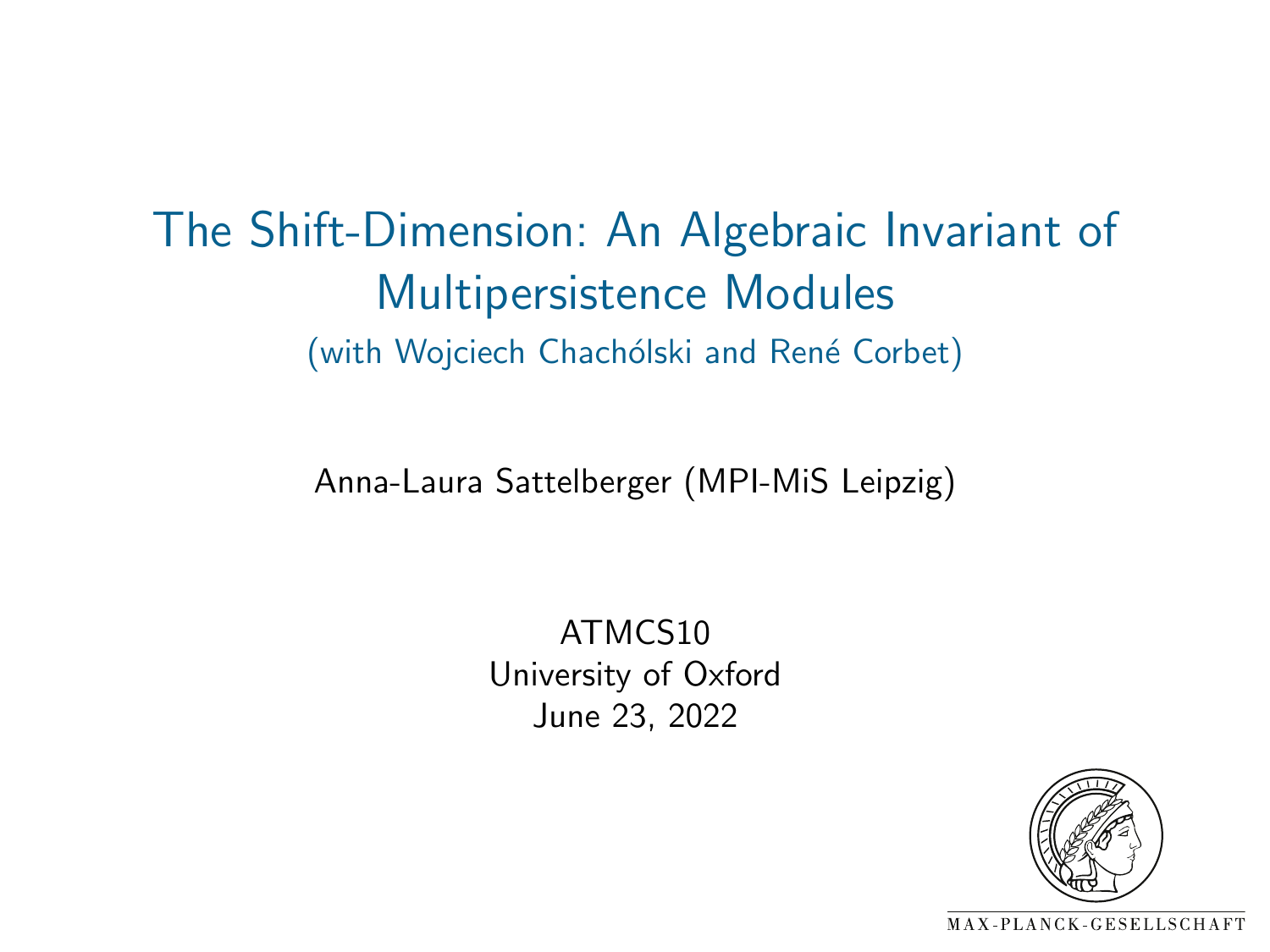# An algebraic view of TDA

### Studying the shape of data. . .

. . . with tools from (algebraic) topology

### Behind the scenes

- $\diamond$  commutative algebra
- $\Diamond$  algebraic geometry

#### New invariants of multigraded modules. . .

. . . arising from TDA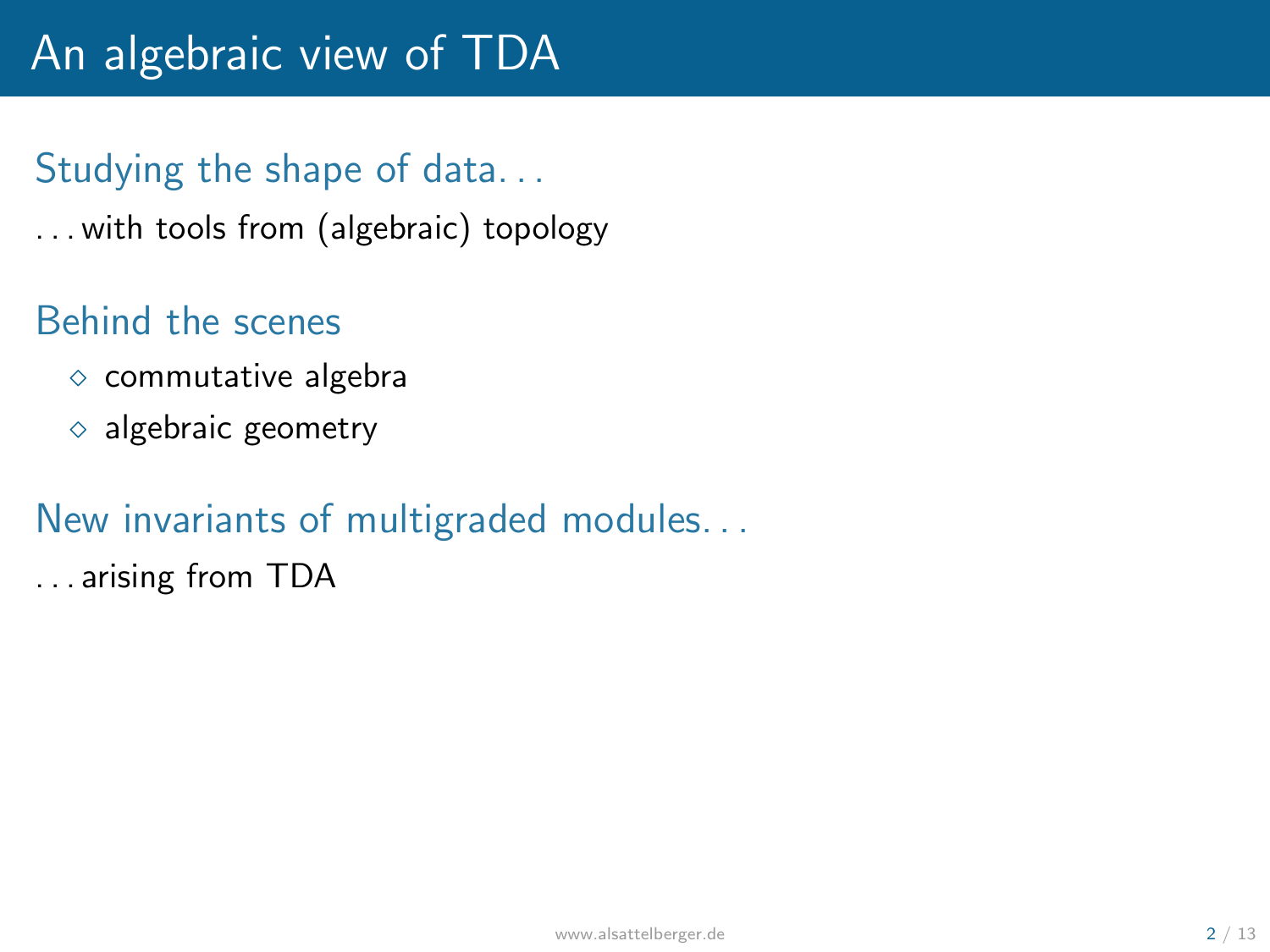Main tool: persistent homology

- Associating barcodes to data
- **Input:** point cloud  $\{p_i\} \subseteq \mathbb{R}^N$ 
	- $X_{\varepsilon} := \cup_{p_i} B_{\varepsilon}(p_i)$
	- $\overline{\textbf{2}}$  increase  $\varepsilon \overset{\text{neve}}{\leadsto}$  filtered simplicial complex
	- **3** for all *n*: *n*-th homology with coefficients in  $K$  naturally is a finitely generated  $\mathbb{N}$ -graded module  $P_n$  over  $\mathbb{K}[t]$
	- 4 structure theorem for finitely generated modules over PIDs:

$$
P_n \cong \bigoplus_i \mathbb{K}[t]t^{\alpha_i} \oplus \bigoplus_j \mathbb{K}[t]t^{\beta_j}/\mathbb{K}[t]t^{\beta_j+\gamma_j}
$$

**Output:** barcode  $\{[\alpha_i, \infty), [\beta_i, \beta_i + \gamma_i)\}$ 

**Fact:** This invariant is discrete, complete, and stable.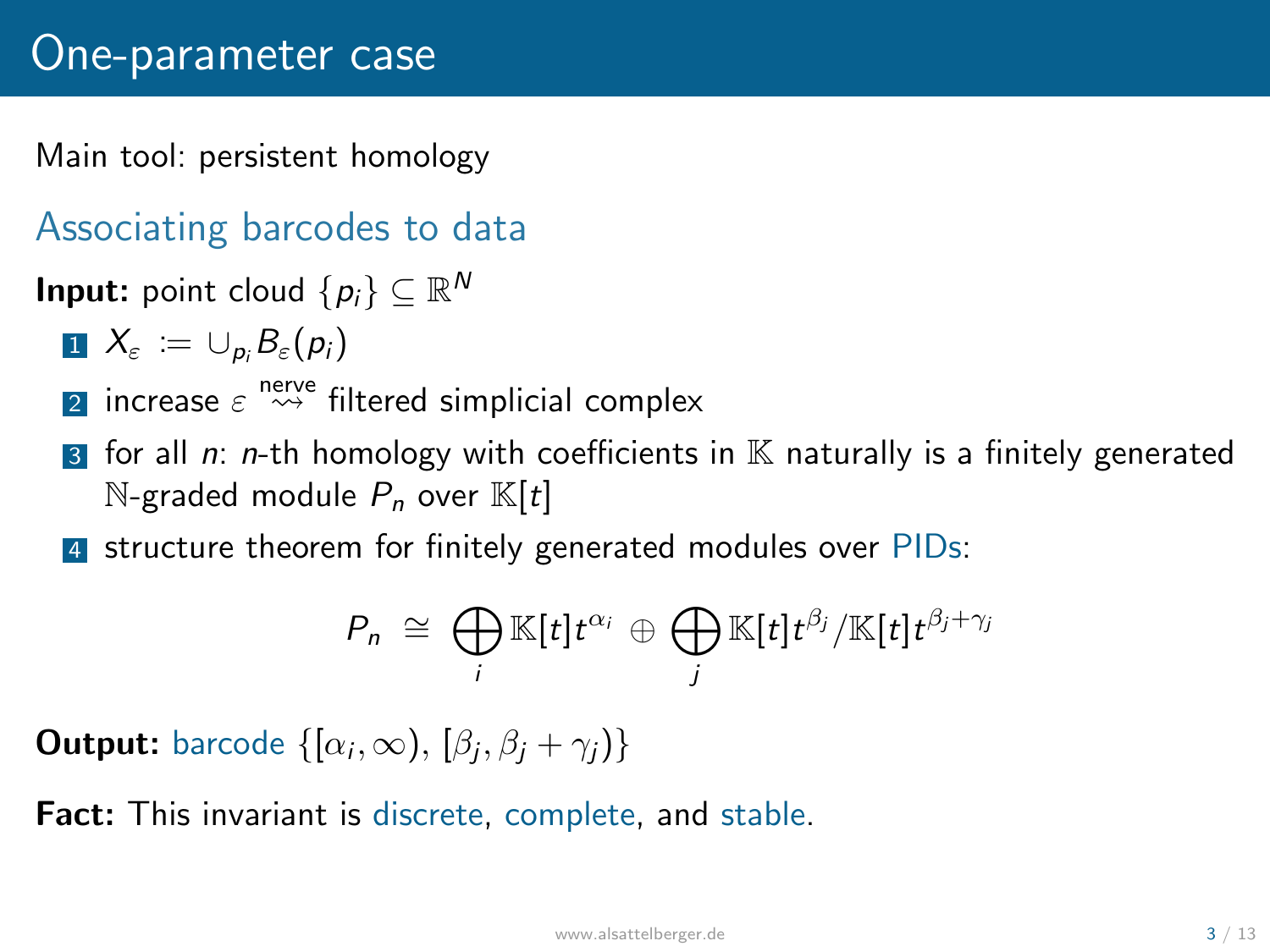# Multiparameter persistence

Study of multifiltered simplicial complexes (Carlsson–Zomorodian, 2009)

#### Algebraic counterpart

 $N^r$ -graded  $\mathbb{K}[x_1,\ldots,x_r]$ -modules  $M = \bigoplus_{a \in N^r} M_a$  deg $(x_i) = e_i \in N^r$ 

### **Challenges**

- $\diamond$  no higher-dimensional analogue of barcodes
- $\diamond$  lack of stable, algorithmic invariants

### Multipersistence modules as functors

Let  $G \in \{ \mathbb{N}', \mathbb{R}_{\geq 0}' \}$  (more general monoids in (Corbet–Kerber, 2018))

| \n $\text{Fun}((G, \leq), \text{Vect}_{\mathbb{K}})$ \n  | \n $\cong$ \n | \n $G$ -graded $\mathbb{K}[G]$ -modules\n                                 |
|----------------------------------------------------------|---------------|---------------------------------------------------------------------------|
| \n $\cup$ \n                                             | \n $\cup$ \n  |                                                                           |
| \n $\text{Time}((G, \leq), \text{Vect}_{\mathbb{K}})$ \n | \n $\cong$ \n | \n $\text{finitely presented } G\text{-graded } \mathbb{K}[G]$ -modules\n |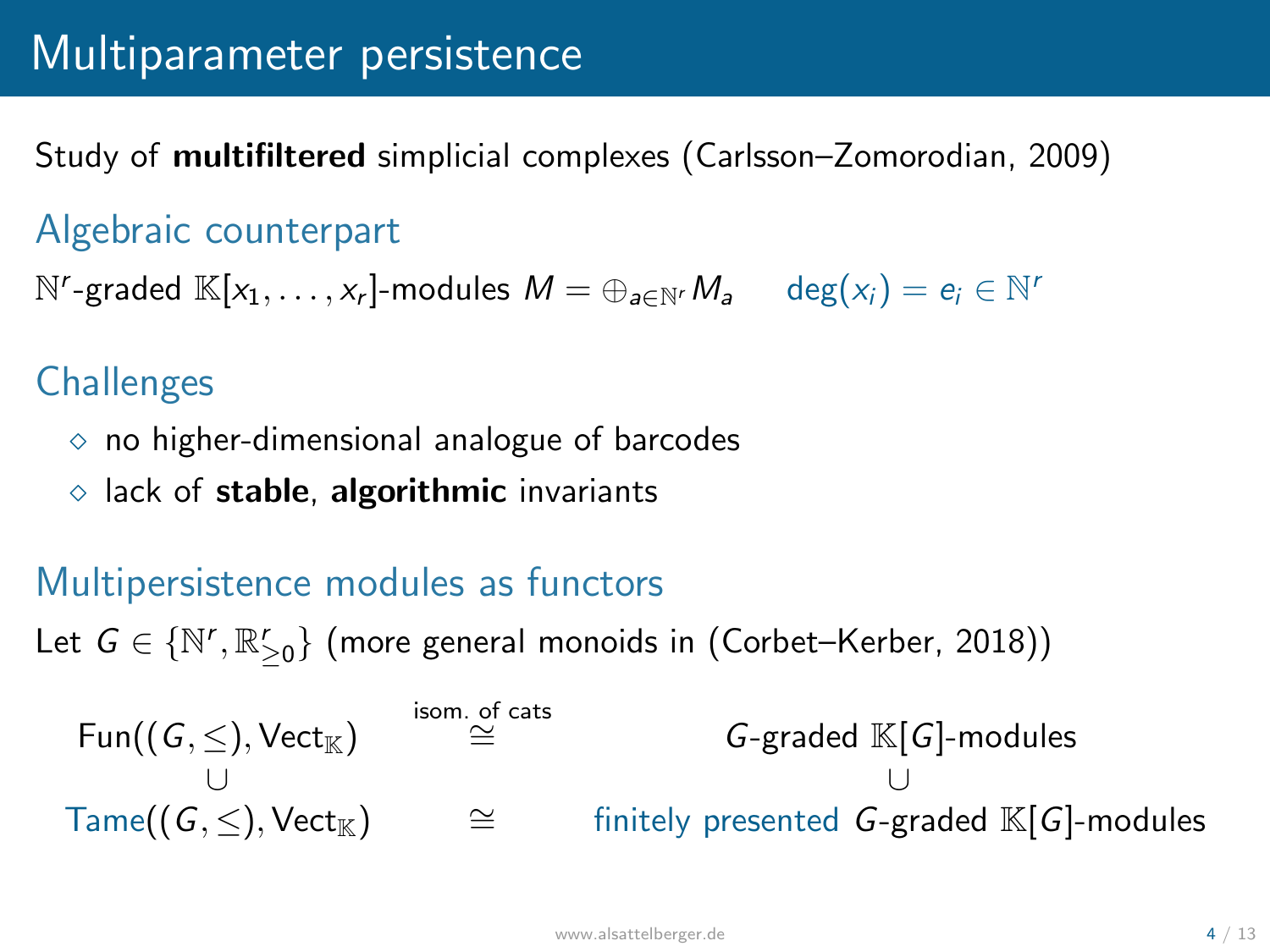# Turning discrete into stable invariants

*T* a set

- *f* a discrete invariant  $f: T \to \mathbb{N}$ <br>*d* an extended pseudometric *d*:
- *d* an extended pseudometric *d* :  $T \times T \to \mathbb{R}_{\geq 0} \cup \{\infty\}$ <br>*M* measurable functions  $[0, \infty) \to [0, \infty)$  endowed with
- *M* measurable functions  $[0, \infty) \rightarrow [0, \infty)$  endowed with interleaving distance:

$$
d(f,g) = \begin{cases} \inf \{\varepsilon \mid f(\tau) \geq g(\tau + \varepsilon) \text{ and } g(\tau) \geq f(\tau + \varepsilon) \,\forall \tau\} & \text{if non-empty,} \\ \infty & \text{otherwise.} \end{cases}
$$

### Definition & Theorem (Gäfvert–Chachólski, 2017)

The **hierarchical stabilization** of  $f$  at  $x \in T$ , denoted  $f(x) \in M$ , is

$$
\widehat{f}(x)(\tau) \coloneqq \min \{f(y) \mid y \in \mathcal{T} : d(x,y) \leq \tau \}.
$$

For any choice of  $d, f: T \to M$  is Lipschitz.

#### Measuring distances between tame functors

How to construct metrics—in best case in a way that is suitable for learning tasks?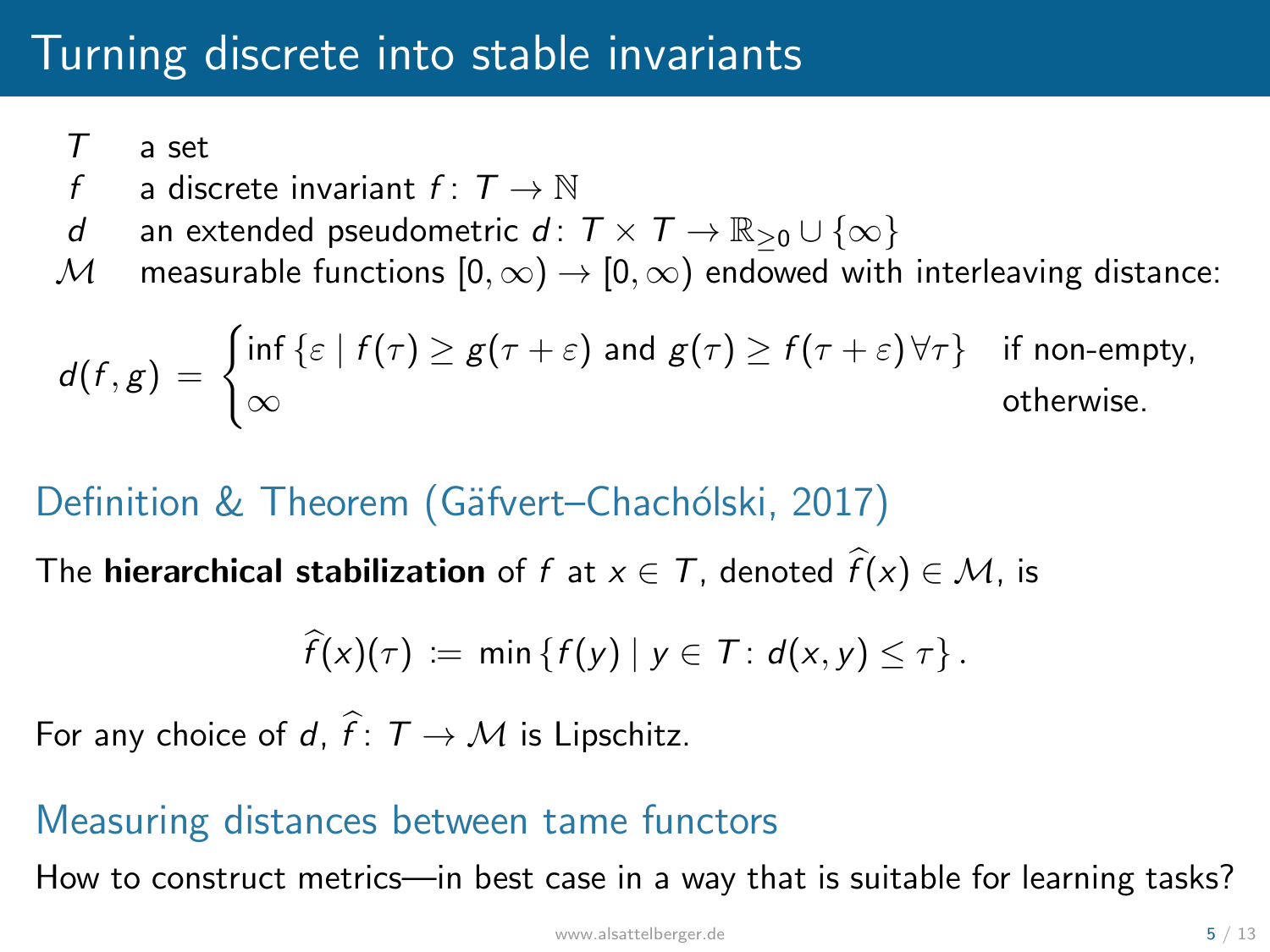# Pseudometrics arising from contours

 $R_{\infty}^r$  $\frac{r}{\infty}$  the poset obtained from adding one element  $\infty$  to  $\mathbb{R}_{\geq 0}^r$ 

### Definition

- A **persistence contour** is a functor  $C: \mathsf{R}'_{\infty} \times \mathbb{R}_{\geq 0} \to \mathsf{R}'_{\infty}$  such that for every  $x \in \mathbf{R}'_{\infty}$ ,  $\tau, \varepsilon \in \mathbb{R}_{\geq 0}$ :
	- $\mathbf{I} \times \mathcal{C}(x,\varepsilon)$  and  $\mathbf{Z} \mathbf{C}(\mathcal{C}(\mathbf{x}, \varepsilon), \tau) \leq \mathcal{C}(\mathbf{x}, \varepsilon + \tau).$

### Example (Standard contour)

$$
C(x,\varepsilon)=x+\varepsilon\cdot v,\text{ where }v=(v_1,\ldots,v_r)\in\mathbb{R}_{\geq0}^r
$$

### $\varepsilon$ -neighborhoods of 0

For  $\varepsilon \in \mathbb{R}_{\geq 0}$  define

$$
\mathcal{D}_{\varepsilon} \ := \ \{ \text{$G \in \text{Tame}(\mathbb{R}_{\geq 0}^r,\text{Vect}_{\mathbb{K}}) \mid C(x,\varepsilon) \neq \infty \ \Rightarrow \ G(x \leq C(x,\varepsilon)) = 0 \}.
$$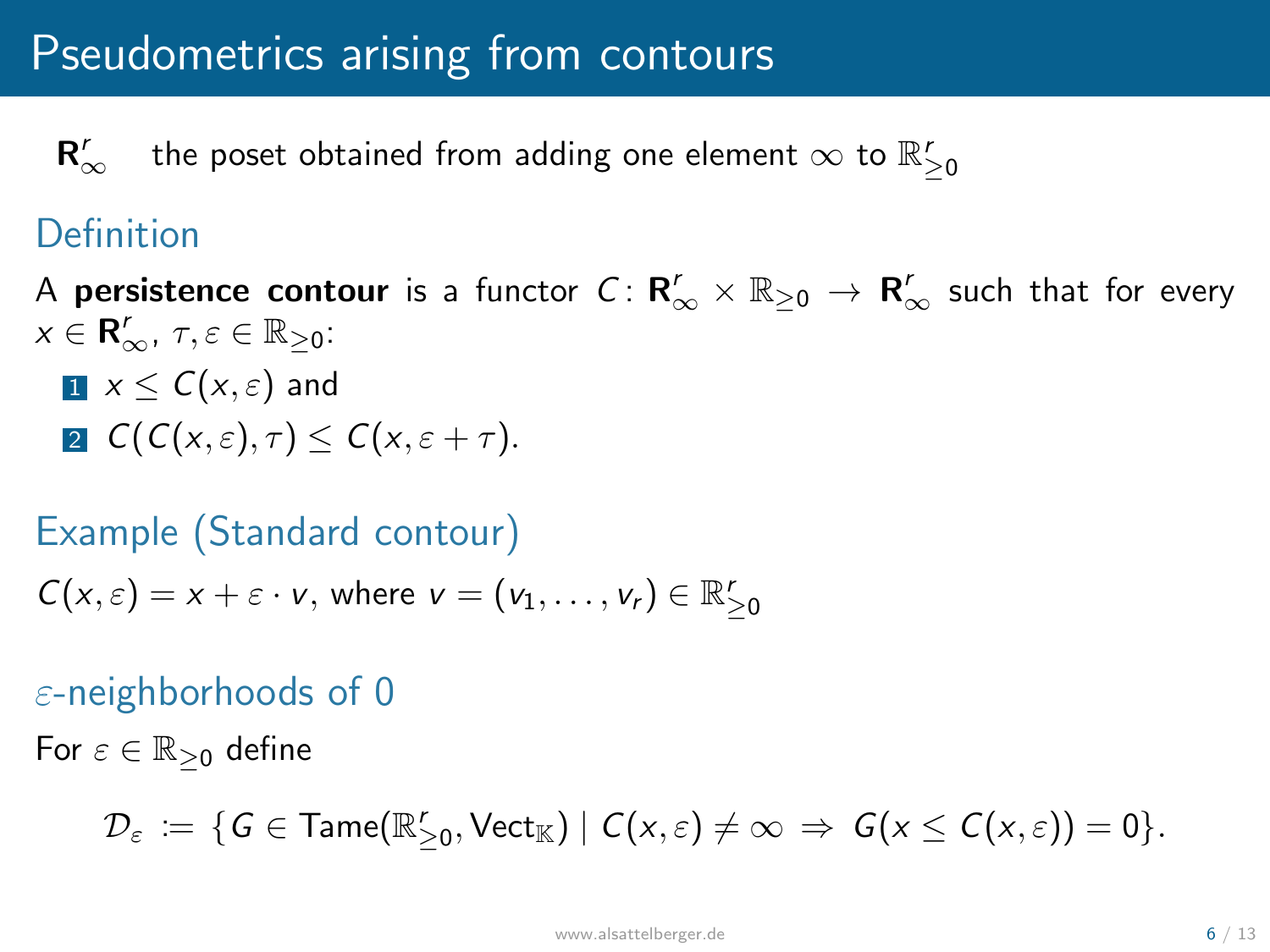### Hilbert's syzygy theorem

Every f.g. N'-graded  $\mathbb{K}[x_1,\ldots,x_r]$ -module *M* has a minimal free resolution  $F_{\bullet}$  of length at most  $r$ , i.e., there exists an exact sequence of  $N<sup>r</sup>$ -graded modules

$$
F_{\bullet}: F_{r} \xrightarrow{\delta_{r}} \cdots \longrightarrow F_{0} \xrightarrow{\delta_{0}} M \longrightarrow 0,
$$

such that the ranks of the *F<sup>i</sup>* are simultaneously minimized.

#### Definition

The rank of *F<sup>i</sup>* in a minimal free resolution of *M* as above is called the i-th total multigraded Betti number of M and is denoted by  $\beta_i(M)$ .

# Computing  $\beta_0 \ldots$

- $\diamond$  ... is NP-hard in general (Gäfvert–Chachólski, 2017)
- $\diamond$  linear-time algorithm for quotients of monomial ideals in the bivariate case (Chachólski–Corbet–S., 2021)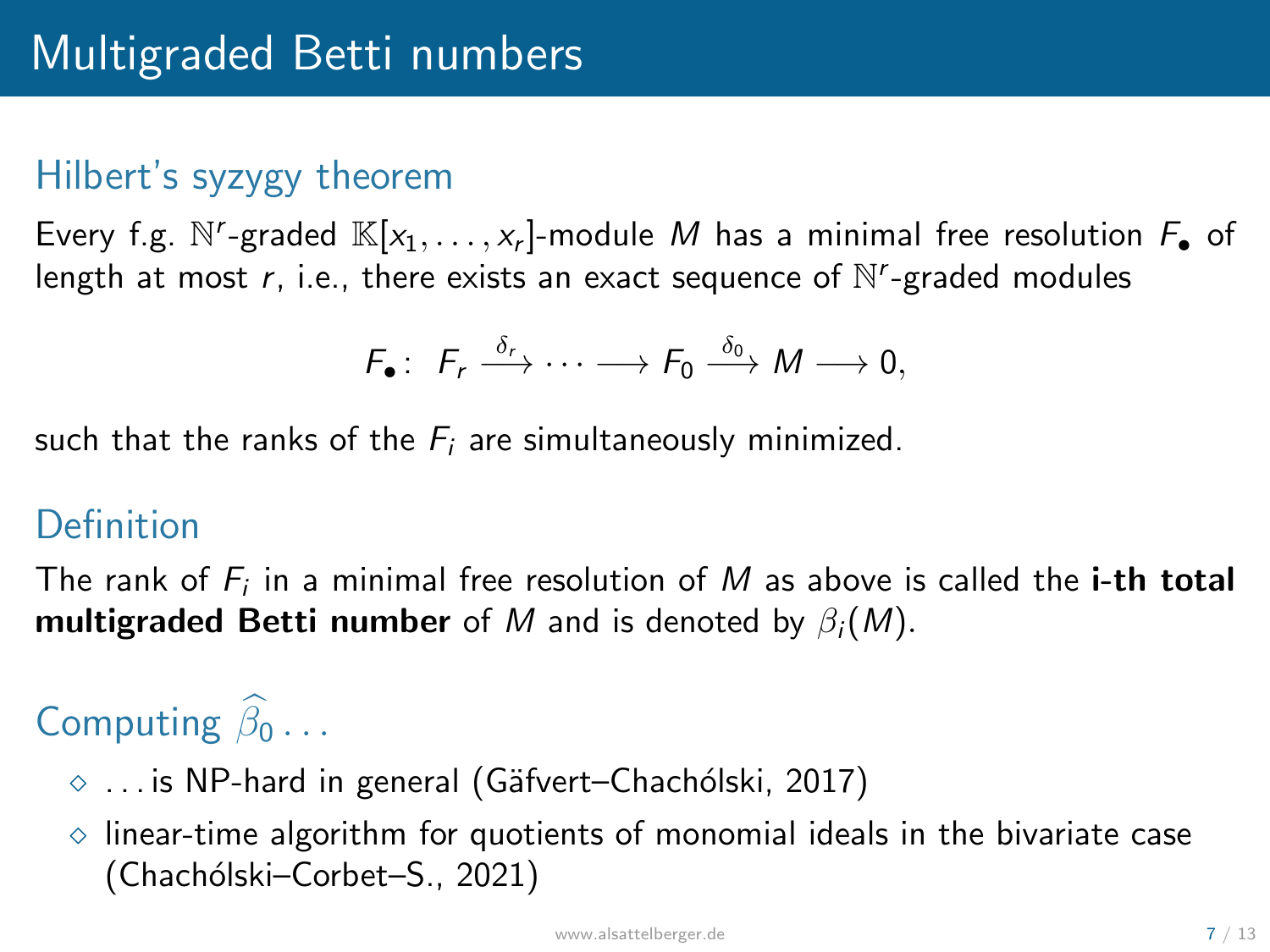# An invariant of multigraded modules

*M* a finitely generated  $\mathbb{N}^r$ -graded  $\mathbb{K}[x_1,\ldots,x_r]$ -module

#### Theorem & Definition (Chachólski–Corbet–S., 2021)

The hierarchical stabilization of  $\beta_0$  w.r.t. the metric arising from the standard contour in the direction of  $v = (v_1, \ldots, v_r) \in \mathbb{N}^r$  gives rise to

$$
\dim_v(M) = \min \{ \ell \mid \exists m_1, \ldots, m_\ell \in M \colon x_1^{v_1} \cdots x_r^{v_r} \cdot M \subseteq \langle m_1, \ldots, m_\ell \rangle \},
$$

the shift-dimension of *M*. Such  $\{m_1, \ldots, m_\ell\}$  v-generate *M* and are a v-basis of *M* for  $\ell = \dim_{\mathcal{V}} (M)$ .

#### To be, or not to be in a *v*-basis, that is the question.

An element  $m \in M$  can be extended to a *v*-basis of M if and only if

$$
\dim_v (M/\langle m\rangle) = \dim_v (M) - 1.
$$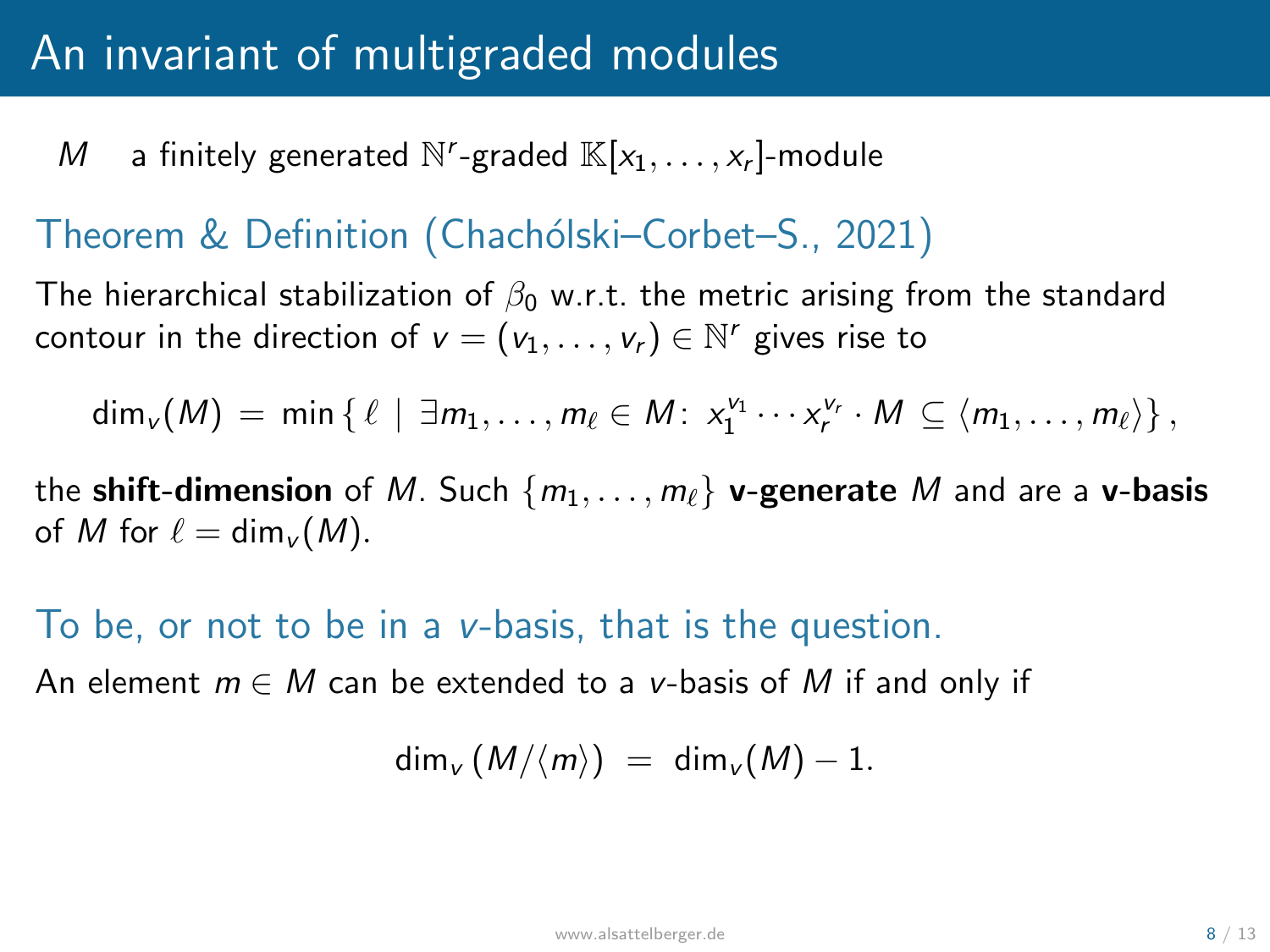# Visualization

# $M = \langle x_1^3x_2, x_1x_2^3 \rangle / \langle x_1^4x_2^4 \rangle \in Mod(\mathbb{K}[x_1, x_2])$ ,  $v = (1, 1) \in \mathbb{N}^2$



Figure: Visualization of *M*,  $x_1x_2M$ , and  $x_1^2x_2^2M$ 

One reads:

$$
\diamond M, x_1x_2M \subseteq \langle x_1^3x_2, x_1x_2^3 \rangle, x_1^2x_2^2M \subseteq \langle x_1^3x_2^3 \rangle, \text{ and } x_1^3x_2^3M = 0.
$$
  

$$
\diamond \dim_{\tau \nu}(M) = \begin{cases} 2 & \text{for } \tau \in [0,2), \\ 1 & \text{for } \tau \in [2,3), \\ 0 & \text{for } \tau \in [3,\infty). \end{cases}
$$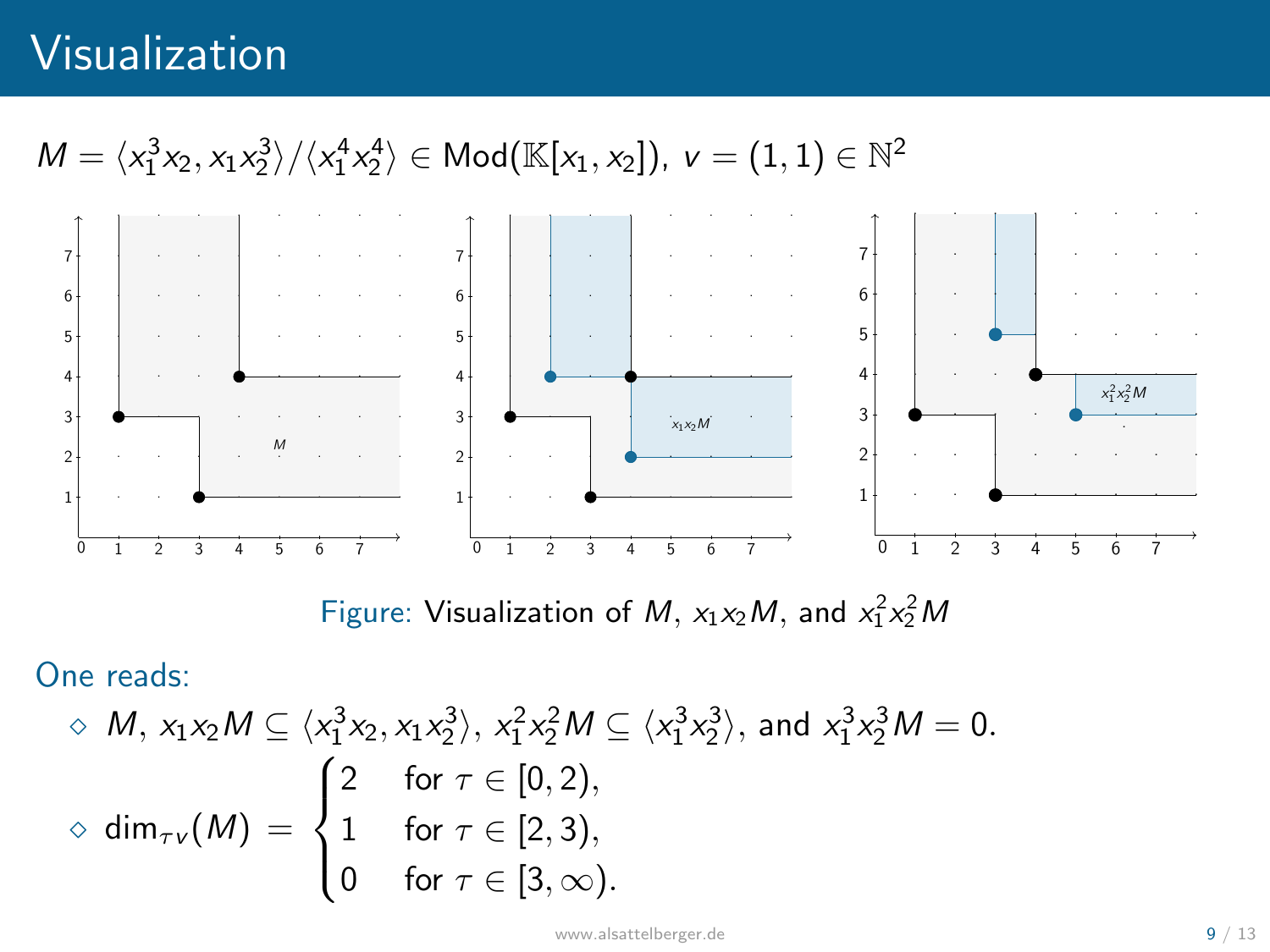### **Epimorphisms**

If  $\varphi: M \to N$ , then dim<sub>*v*</sub> (*M*) > dim<sub>*v*</sub> (*N*)*.* 

Proof: The image of a *v*-basis of *M v*-generates *N.*

#### Short exact sequences

Let  $0 \longrightarrow M \longrightarrow L \longrightarrow N \longrightarrow 0$  be a short exact sequence of persistence modules. Then for all  $v, w \in \mathbb{N}^r$ , the following two inequalities hold:

$$
\mathbf{1} \ \dim_{v+w}(L) \ \leq \ \dim_v(M) + \dim_w(N),
$$

 $2 \dim_{\nu}(L) \leq \dim_{\nu}(N) + \beta_0(M)$ .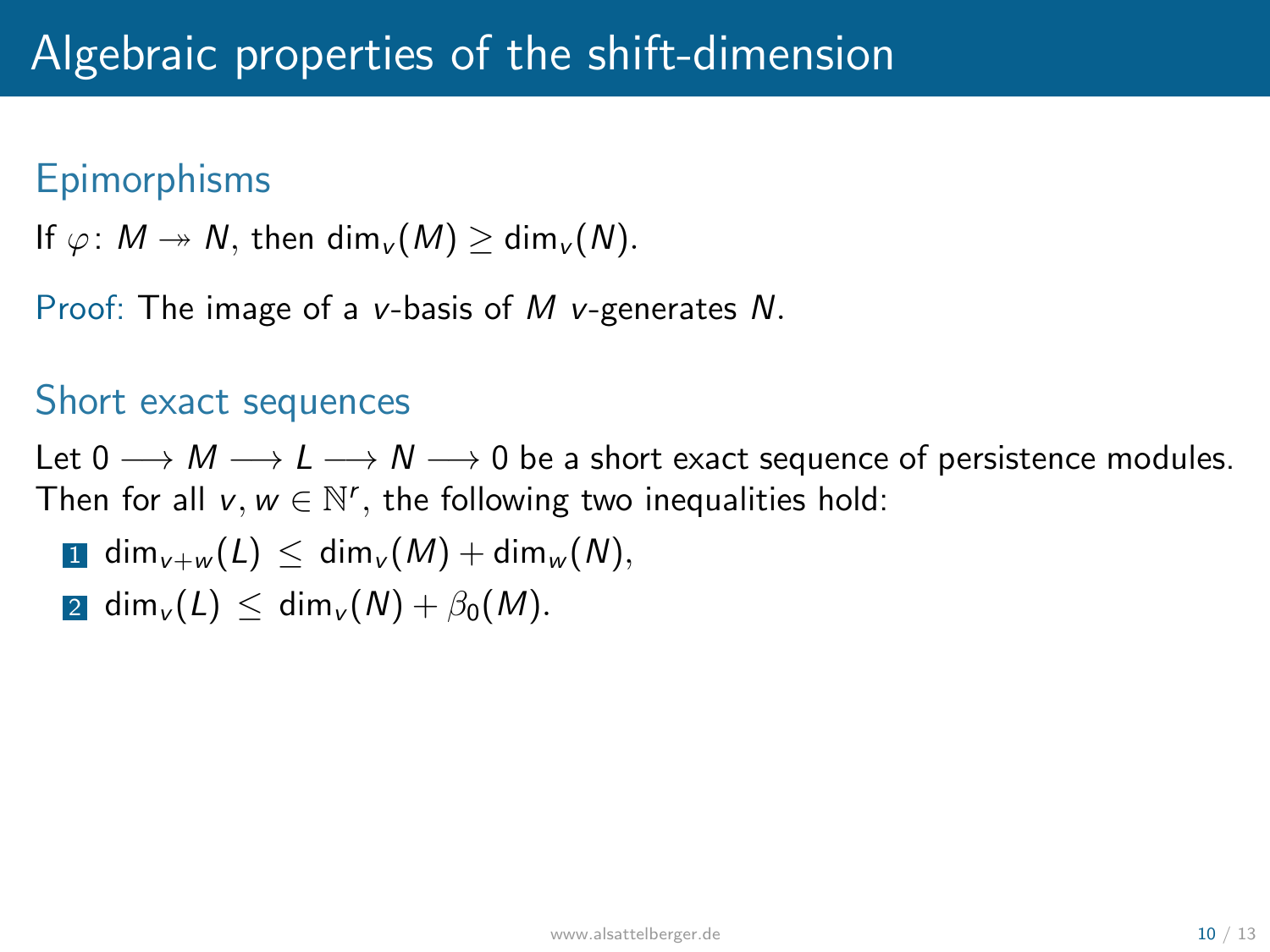### Non-additivity

In general,  $\dim_{\nu}(M \oplus N) \neq \dim_{\nu}(M) + \dim_{\nu}(N)$ .

#### Counterexample

Let 
$$
M = \langle x_1 \rangle / \langle x_1 x_2^2 \rangle
$$
 and  $N = \langle x_2 \rangle / \langle x_1^2 x_2 \rangle$ . The (1, 1)-shift of  $M \oplus N$   
 $x_1 x_2 (M \oplus N) \subseteq \langle (x_1 x_2, x_1 x_2) \rangle$ ,

since

$$
x_1 \cdot (x_1 x_2, x_1 x_2) = (x_1^2 x_2, 0) = x_1 x_2 \cdot (x_1, 0),
$$
  

$$
x_2 \cdot (x_1 x_2, x_1 x_2) = (0, x_1 x_2^2) = x_1 x_2 \cdot (0, x_2)
$$

in  $M \oplus N$ . Hence

$$
\dim_{(1,1)}(M \oplus N) = 1 \neq 2 = \dim_{(1,1)}(M) + \dim_{(1,1)}(N).
$$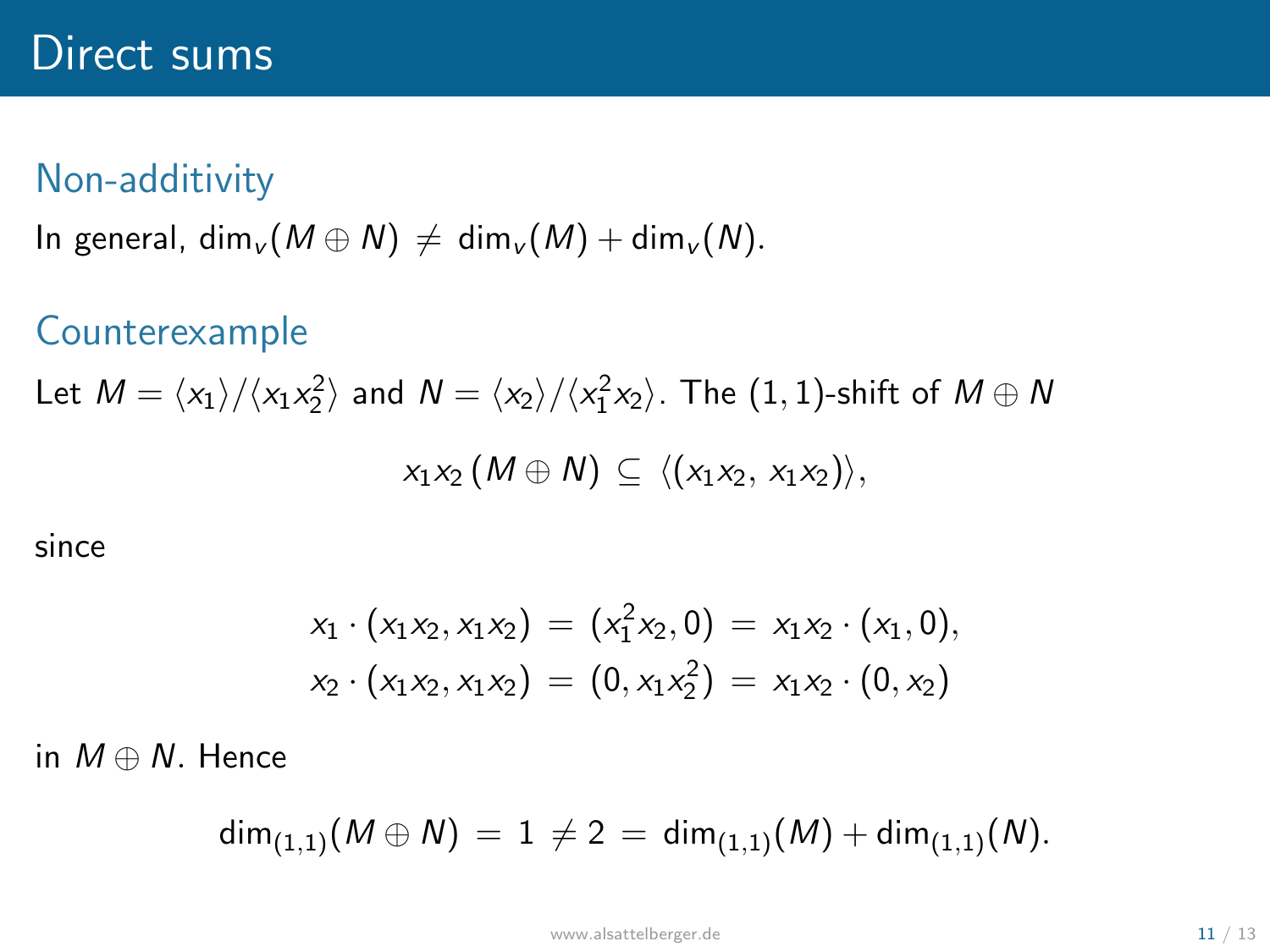# **Subadditivity**

 $v = (1,1) \in \mathbb{R}^2$ 



Figure:  $M_1, M_2, M_3, M_4$  and the functions  $\tau \mapsto \sum_i \dim_{\tau v}(M_i)$  and  $\tau \mapsto \dim_{\tau v}(\oplus_i (M_i)).$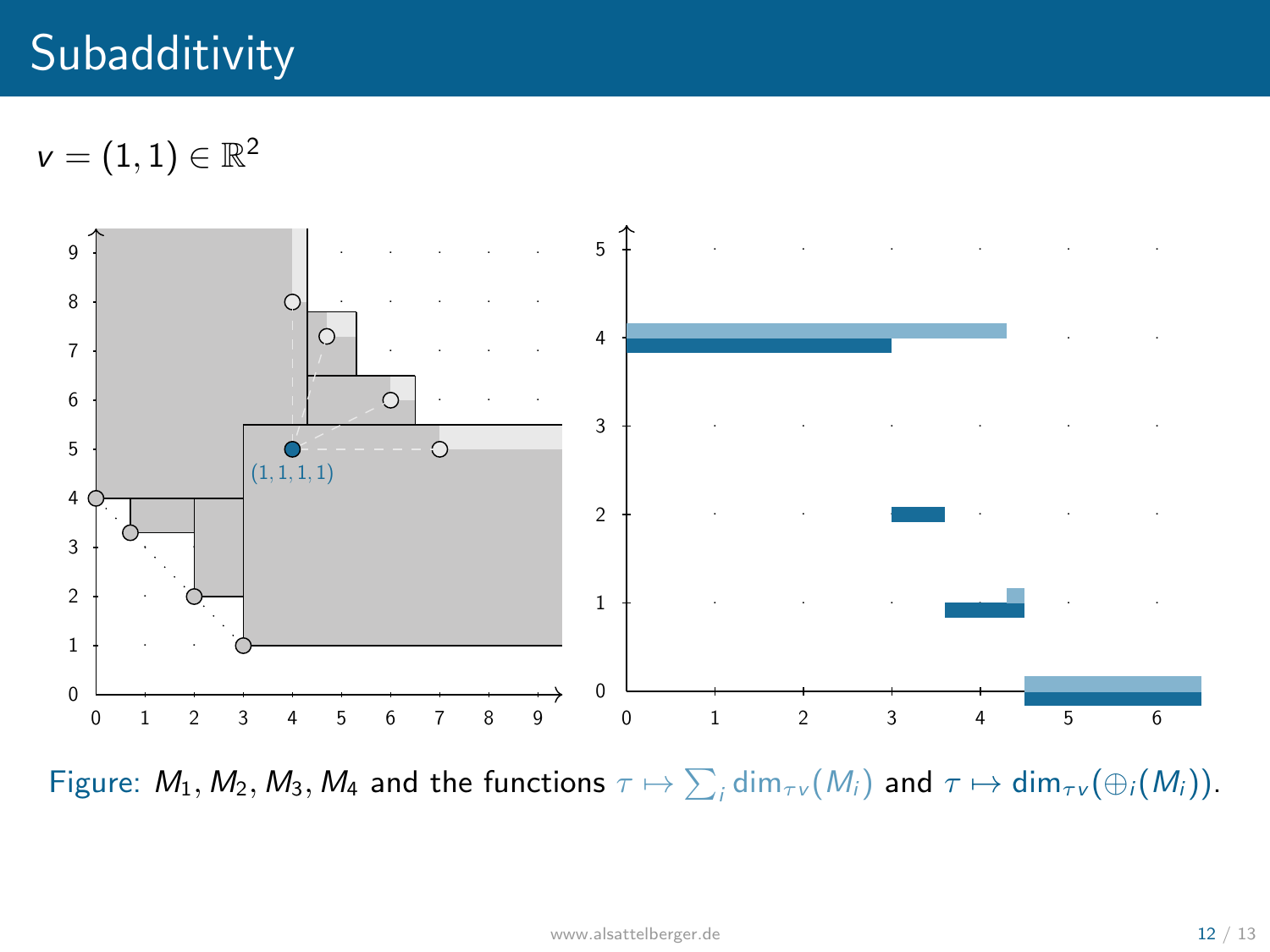### Wrap-up

- $\Diamond$  TDA gives rise to invariants of multigraded modules
- $\Diamond$  stable invariants of multipersistence modules via hierarchical stabilization
- $\diamond$  persistence contours are well-suited for learning tasks

### What else?

- ⇧ combinatorial study of *v*-bases
- $\diamond$  measurement of non-additivity
- $\diamond$  rich family of multiparameter persistence contours

### Outlook to future work

- $\diamond$  stabilization of invariants other than  $\beta_0$
- $\diamond$  construction of further multipersistence contours
- application to data: which information does the shift-dimension reveal?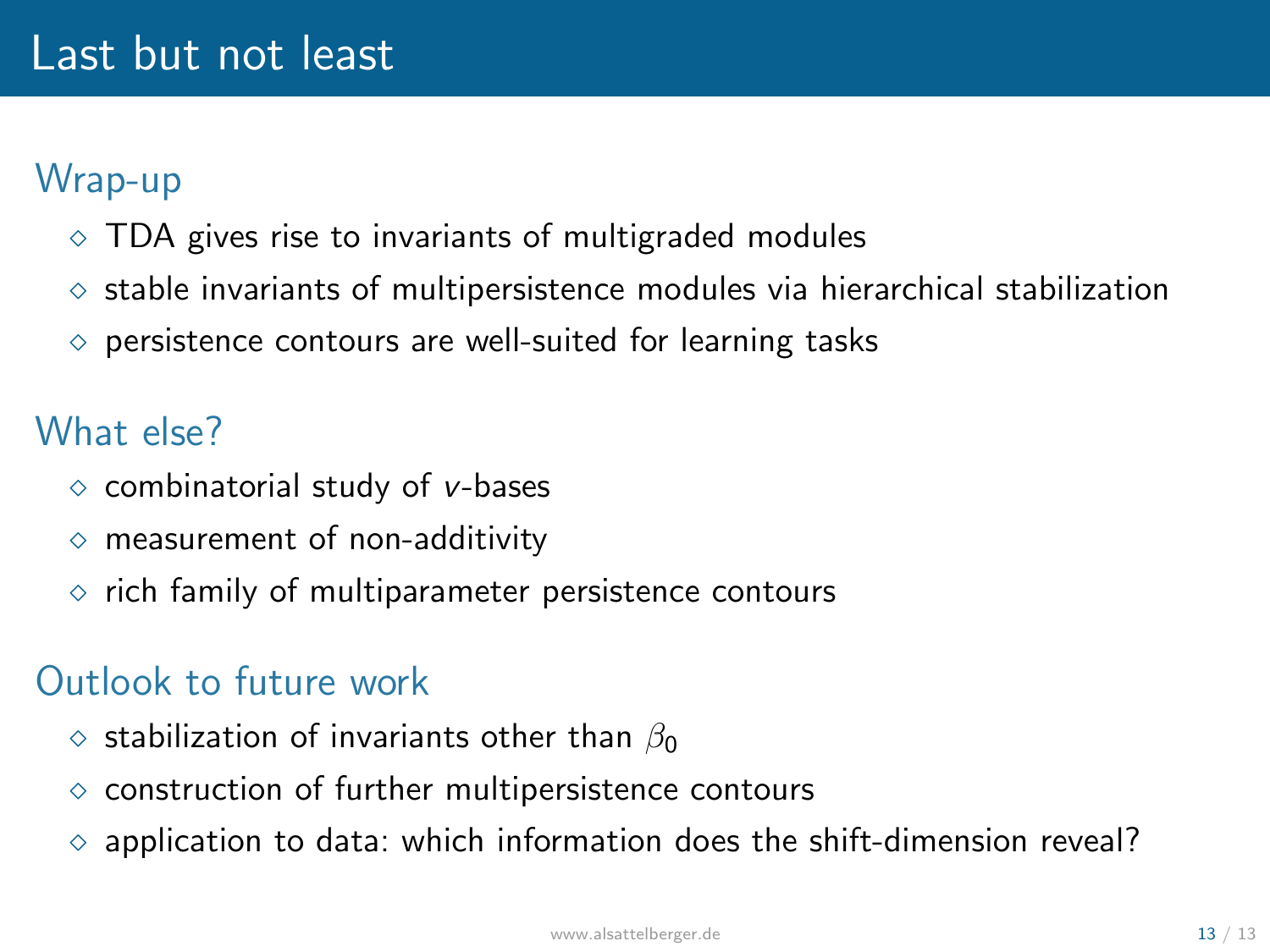# References I

| Bau21        | Ulrich Bauer.<br>Ripser: efficient computation of Vietoris-Rips persistence barcodes.<br>J. Appl. Comp. Topol., 2021.                                                                                                                                                                                                                       |
|--------------|---------------------------------------------------------------------------------------------------------------------------------------------------------------------------------------------------------------------------------------------------------------------------------------------------------------------------------------------|
| [Bub15]      | Peter Bubenik.<br>Statistical topology data analysis using persistence landscapes.<br>J. Mach. Learn. Res., 16:77-102, 2015.                                                                                                                                                                                                                |
| $[CCI + 20]$ | Matthieu Carrière, Frédéric Chazal, Yuichi Ike, Théo Lacombe, Martin Royer, and Yuhei Umeda.<br>PersLay: A neural network layer for persistence diagrams and new graph topological signatures.<br>In Proceedings of the 23rd International Conference on Artificial Intelligence and Statistics, volume 108 of PMLR, pages 2786-2796, 2020. |
| [CCS21]      | Wojciech Chachólski, René Corbet, and Anna-Laura Sattelberger.<br>The shift-dimension of multipersistence modules.<br>Preprint arXiv:2112.06509, 2021.                                                                                                                                                                                      |
| [CK18]       | René Corbet and Michael Kerber.<br>The representation theorem of persistence revisited and generalized.<br>J. Appl. and Comput. Topology, 2:1-31, 2018.                                                                                                                                                                                     |
| [CR20]       | Wojciech Chachólski and Henri Riihimäki.<br>Metrics and stabilization in one parameter persistence.<br>SIAM J. Appl. Algebra Geom., 4(1):69-98, 2020.                                                                                                                                                                                       |
| [CSEH07]     | David Cohen-Steiner, Herbert Edelsbrunner, and John Harer.<br>Stability of persistence diagrams.<br>Discrete Comput. Geom., 37:103-120, 2007.                                                                                                                                                                                               |
| [CSV17]      | Wojciech Chachólski, Martina Scolamiero, and Francesco Vaccarino.<br>Combinatorial presentation of multidimensional persistent homology.<br>J. Pure Appl. Algebra, 221:1055-1075, 2017.                                                                                                                                                     |
| [CZ09]       | Gunnar Carlsson and Afra Zomorodian.<br>The Theory of Multidimensional Persistence.<br>Disc. Comp. Geom., 42:71-93, 2009.                                                                                                                                                                                                                   |
|              |                                                                                                                                                                                                                                                                                                                                             |